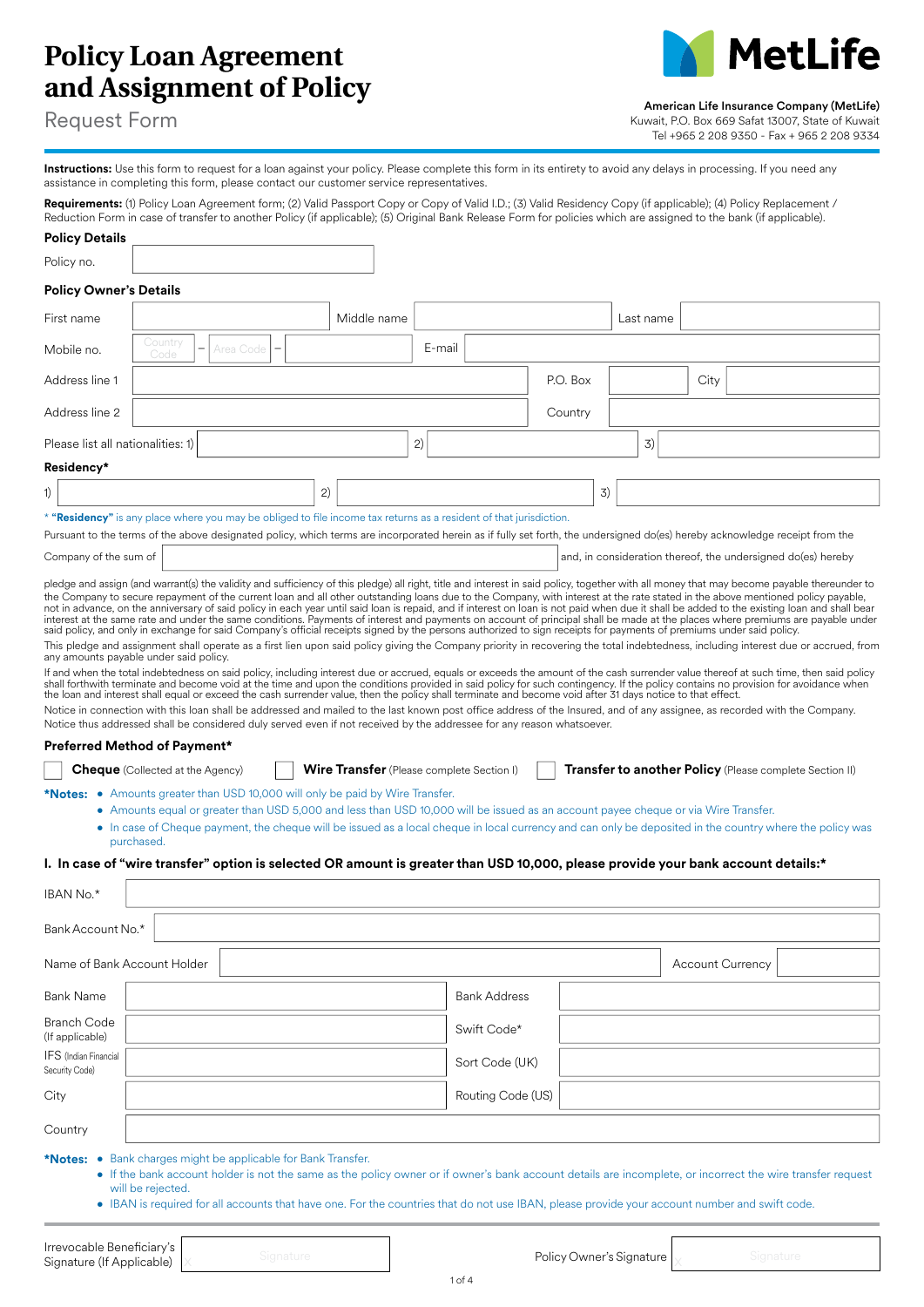## **Special instructions, if any: (subject to approval under the Company's guidelines)**

## **Reason for the request:**

## **Declarations**

(a) I understand that Coverage and / or Payment under the insurance contract will NOT be made if: (i) the policyholder, insured, or person entitled to receive such payment is residing in a sanctioned country; or (ii) the policyholder, the insured or person entitled to receive such payment is listed on the Office of Foreign Assets Control (OFAC) Specially Designated Nationals (SDN) list, the OFAC Sectorial Sanctions Identifications list or any international or local sanctions list; or (iii) the payment is claimed for services received in any sanctioned country.

I also understand that the Company shall not be liable to pay any claim or provide any coverage or Benefit to the extent that the provision of such coverage or Benefit would expose the Company to any sanction under any applicable laws.

(b) I hereby grant MetLife my unambiguous consent, to process, share and transfer my Personal Data\* to a recipient inside or outside this country (including but not limited to MetLife Inc. and / or American Life Insurance Company's Headquarters and their branches, affiliates, reinsurers, business partners and / or to any actual or potential assignee, novatee or transferee of MetLife) where the processing, transferring or sharing of my Personal Data is requested by any of the above mentioned recipients or necessary or required for the performance of MetLife's obligation under this application and / or the insurance policy, or to comply with any obligation which MetLife is subject to.

**\*Personal Data** means all information relating to me (whether marked "personal" or not) disclosed to MetLife by whatever means either directly or indirectly which concerns, including but not limited to, my medical conditions, treatments, prescriptions, business, operations, contact details, account balances / activities or any transactions undertaken with MetLife".

(c) I hereby authorize MetLife to send me notifications and notices via short message service "SMS" and I accept receiving SMS and understand that MetLife makes no warranty that the SMS will be uninterrupted or error free and any such error or interruption shall not be deemed or treated in any way whatsoever to create any liability on MetLife and I acknowledge that I shall not file any complaint or claim against MetLife for any SMS error or interruption or for any reason related to receiving / not receiving SMS.

## **U.S.A. Internal Revenue Service (IRS) declaration:**

**In submitting and in signing this form, the applicant(s) certify(ies) that the Insured, Joint Insured, Applicant, and any designated Beneficiary(ies):** (select the answer that applies)

**ARE ARE ARE NOT** United States persons for United States (U.S.) Federal Income Tax purposes (102)

The Applicant(s) agree(s) to inform the Company within thirty (30) days of the Applicant(s) knowledge of such change if the Applicant(s) or any designated Beneficiary become(s) a U.S. person of U.S. Federal Income Tax purposes or if the Applicant(s) assign(s) the policy to such a U.S. person.

Please note that a false statement or misrepresentation of tax status by a U.S. person could lead to penalties under U.S. law.

If you are a United States person, fill in the details below:

## • **U.S. Tax ID number of Applicant(s) & Insured:**

• **U.S. Tax ID number of Beneficiary(ies):**



- 1.This question is for U.S. Federal Income Tax purposes. The U.S. Internal Revenue Service requires the Company to report the taxable income paid to persons subject to United States Federal Income Tax. PLEASE NOTE that if you are a U.S. person for U.S. tax purposes and fail to provide a U.S. Tax Identification Number to the Company, the IRS requires the Company to withhold tax from taxable income payments made to you at the rate of up to 31%.
- 2. For purposes of this declaration a U.S. person is a citizen or resident of the United States, a United States partnership, and trust which is controlled by one or more U.S. persons and is subject to the supervision of a U.S. court.

## **Foreign Account Tax Compliance Act (FATCA) declaration:**

The Insured / Owner consents to MetLife, its officers and agents disclosing any Confidential Information to:

- (i) Any group member and representatives of MetLife in any jurisdiction (together with MetLife, the "Permitted Parties");
- (ii) Any persons as required by any law (including but not limited to the U.S.A. Foreign Account Tax Compliance Act) or authority (including but not limited to the U.S.A. Internal Revenue Service) with jurisdiction over any of the Permitted Parties;
- (iii) Professional advisers, insurer, reinsurer or insurance broker and service providers of the Permitted Parties who are under a duty of confidentiality to the Permitted Parties;
- (iv) Any actual or potential assignee, novatee or transferee in relation to any of MetLife's rights and / or obligations under this Policy (or any agent or adviser of any of the foregoing);

**Irrevocable Beneficiary's**<br>Signature (If Applicable) x and Signature Intervention of the Irrevocable Intervener's Signature and Signature **Irrevocable Beneficiary's**<br> **Signature (If Applicable)** X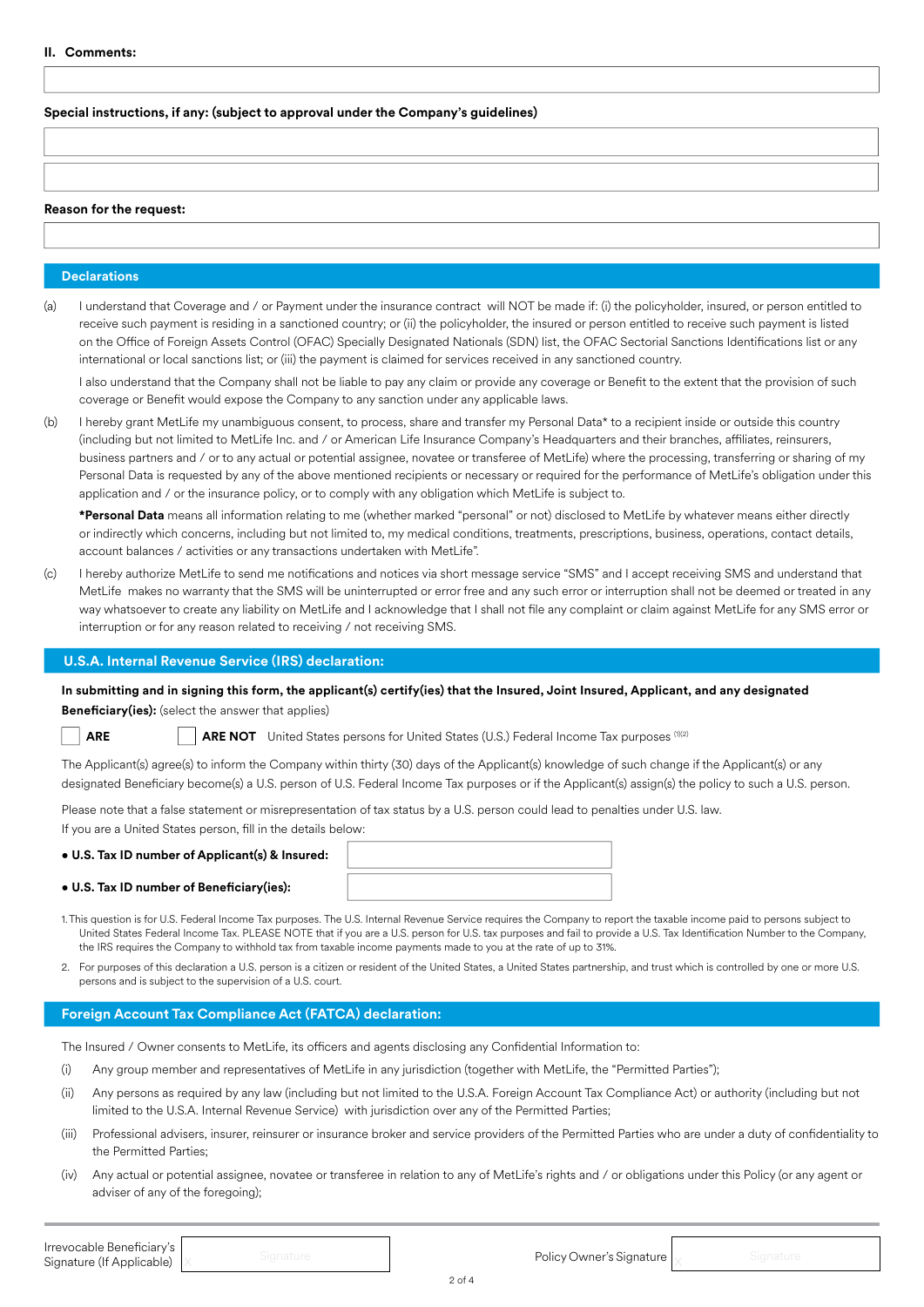**"Confidential Information"** means all information relating to the Insured / Owner (whether marked "confidential" or not) disclosed by whatever means either directly or indirectly to MetLife which concerns the business, operations or customers of the Insured / Owner (including but not limited to contact details, tax identification number / social security number, account balances / activities or any transactions undertaken with MetLife)."

MetLife will deduct any withholding required by the US Foreign Account Tax Compliance Act ("FATCA").

MetLife reserves the right, within its sole discretion, to terminate the Policy in the event that appropriate documentation of Insured's / Owner's US or non-US status for purposes of FATCA is not timely provided to MetLife. In particular, in the event that applicable local laws or regulations would prohibit withholding on payments to the account or prohibit the reporting of the account, and no waiver of such local law is obtained, MetLife reserves the right to close the account.

# **CRS Individual tax residency Self-Certification declaration:**

The Common Reporting Standard (CRS), is a tax information exchange standard developed by the Organization for Economic Co-operation and Development ("OECD") and approved on 15 July 2014.

## **Please complete the following table indicating (i) where the Account Holder is tax resident and (ii) the Account Holder's Tax Identification Number (TIN) for each country/jurisdiction indicated.**

**Note:** If the Account Holder is tax resident in more than three countries/jurisdictions, please use a separate sheet

If a Tax Identification Number (TIN) is unavailable please provide the appropriate reason A, B or C where indicated below:

#### **Reason A**

The country/jurisdiction where the Account Holder is resident does not issue Tax Identification Numbers to its residents

#### **Reason B**

The Account Holder is otherwise unable to obtain a Tax Identification Number or equivalent number, Please explain why you are unable to provide the required information

#### **Reason C**

No Tax Identification Number (TIN) is required. (Note, Only select this reason if the domestic law of the relevant jurisdiction does not require the collection of the Tax Identification Number issued by such jurisdiction)

| Country/Jurisdiction<br>of Tax Residence | <b>Taxpayer Identification</b><br>Number (TIN) | If no TIN available enter<br>reason A, B or C | If reason B Selected,<br>please explain |
|------------------------------------------|------------------------------------------------|-----------------------------------------------|-----------------------------------------|
| 1.                                       |                                                |                                               |                                         |
| 2.                                       |                                                |                                               |                                         |
| 3.                                       |                                                |                                               |                                         |

**I understand that the information supplied by me is covered by the full provisions of the terms and conditions governing the Account Holder's relationship with MetLife setting out how MetLife may use and share the information supplied by me.** 

**I acknowledge that the information contained in this form and information regarding the Account Holder and any Reportable Account(s) may be provided to the tax authorities of the country/jurisdiction in which this account(s) is/are maintained and exchanged with tax authorities of another country/jurisdiction or countries/jurisdictions in which the Account Holder may be tax resident pursuant to intergovernmental agreements to exchange financial account information.** 

**I certify that I am the Account Holder (or am authorized to sign for the Account Holder) of all the account(s) to which this form relates.** 

## **Declaration:**

#### **I declare that all statements made in this declaration are, to the best of my knowledge and belief, correct and complete.**

I undertake to both advise **MetLife** of any change in circumstances which affects the tax residency status of the individual identified in the application or in this form or causes the information contained herein to become incorrect or incomplete, and to provide **MetLife** with a suitably updated self-certification and Declaration, within 90 days of such change in circumstances.

## **E-mail Declaration:**

By providing your E-mail address and signing this application you agree to receive the policy document, certificate and / or any other documents ["Documents"] via electronic mail ["E-mail"]. Please be aware that having chosen this electronic delivery of Documents, it is your responsibility to ensure that the E-mail address you have provided us is correct at all times.

MetLife is not responsible for non-receipt of E-mails due to invalid E-mail addresses or other technical problems related to your E-mail service.

If you would like to change your E-mail address with MetLife, or if you would like a paper copy of the Documents, or if you believe that you have not received your Documents, please notify us immediately.

By signing this application, you understand and agree that if you wish to discontinue receiving Documents electronically it is your obligation to revoke this Authorization by another written document.

By signing this application also, you declare that you have read and understood MetLife's privacy policies and Terms of Use on www.metlife.com/ about/privacy and you will review any Terms of Use or Privacy Statement of any future service providers used by MetLife. You understand that although MetLife take every precaution to protect the privacy of members' information, MetLife cannot guarantee safety of your information. You consent to provide your E-mail address to be included in MetLife's E-mail list and accept any inherent risks involved with E-mail communications.